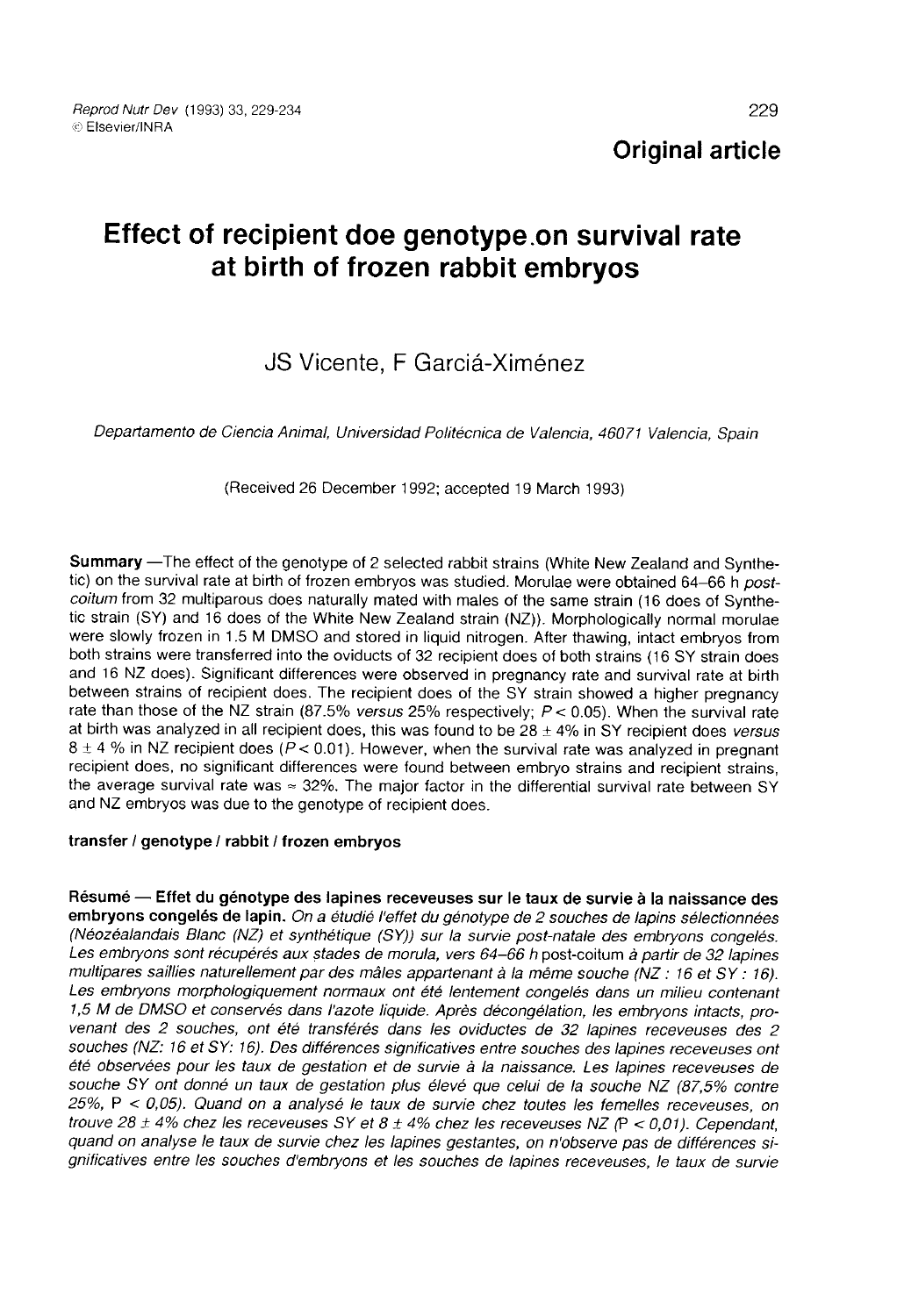moyen étant de 32%. Le facteur majeur qui explique la différence entre le taux de survie des embryons SY et NZ est le génotype des lapines receveuses.

#### transfert d'embryons / génotype / lapin / congélation

## INTRODUCTION

Following the first reports of successful cryopreservation of mouse embryos (Whittingham et al. 1972; Wilmut, 1972), live offspring have been produced from frozen embryos in many other mammalian species. Efforts by several laboratories have emphasized basic cryopreservation technology and little consideration has been given to the genetic aspects of embryo cryosurvival (breed differences, variations among or within donor females, or effects of genetic selection; Pomp and Eisen, 1990).

Embryo freeze-storage is important in the management of selection nuclei to preserve selected strains from disease, to facilitate diffusion or to more accurately evaluate the genetic gain (Polge, 1977). Recently, research on cryopreservation of mouse embryos has been extended to include investigations characterizing differences in survival rate among various genetic populations (Schmidt et al, 1985, 1987; Pomp and Eisen, 1990). They indicate that both maternal and embryonic genotypes appear to affect the success of cryopreservation.

The aim of this study was to evaluate the effect of rabbit genotype of 2 selected strains (White New Zealand (NZ) and Synthetic (SY)) on the survival rate at birth of frozen embryos.

## MATERIAL AND METHODS

Rabbit does of 2 selected strains were used in the experiment. The NZ strain and SY strain were selected for litter size at weaning (White New Zealand, 14th generation and Synthetic strain, 11th generation). These rabbit strains and selection methodologies have been described by Estany et al (1988). The NZ and SY strains used in this study differed in litter size and weight of pups at birth  $(8.6 \pm 0.2 \text{ and } 10.6 \pm 1)$ 0.3; and  $61 \pm 0.5$  and  $57 \pm 0.3$  g – data from 100 and 119 does, respectively; unpublished observations).

Sixty-four does kept individually under the same environmental conditions (16 h light: 8 h dark, 20-25 °C) were used, 32 as embryo donors, 32 as recipient does.

Early morulae were obtained from multipa rous does (SY: 16; NZ: 16) naturally mated with males of the same strain. Immediately after mating, all donor does were injected iv with a dose of 25 IU hCG (Coriogan, Overjero). Does were killed 64-65 h after mating. The reproductive tract was immediately removed and morulae were recovered by flushing each oviduct at room temperature with 3 ml Dulbecco's phosphate-buffered saline supplemented with 20% heat-inactivated rabbit serum. Rabbit serum was obtained from donor does after slaughter 64- 66 h post-coitum (hpc). The blood clot was removed and the serum centrifuged at 3 000 rpm for 10 min, then stored at -30°C. Before use, it was inactivated in a 56°C water-bath for 30 min and sterilized by microfiltration  $(0.22 \mu m)$  pore size). Ovulation rate (estimated from the number of partially-formed corpora lutea), number of recovered embryos and normal embryos were recorded.

The embryos were washed once in PBS + 20% heat-inactivated rabbit serum at room temperature and scored according to morphological criteria (Hafez, 1987). Only normal morulae were frozen. The freezing and thawing procedures have been described in previous studies (Garcia-Ximénez and Vicente, 1991; Vicente and Garcia-Ximénez, 1993). Embryos were frozen in 1.5 M DMSO by a slow freezing program and thawed in air at room temperature (20°C).

Normal thawed embryos from 1 donor doe were transferred into the oviduct of a pseudo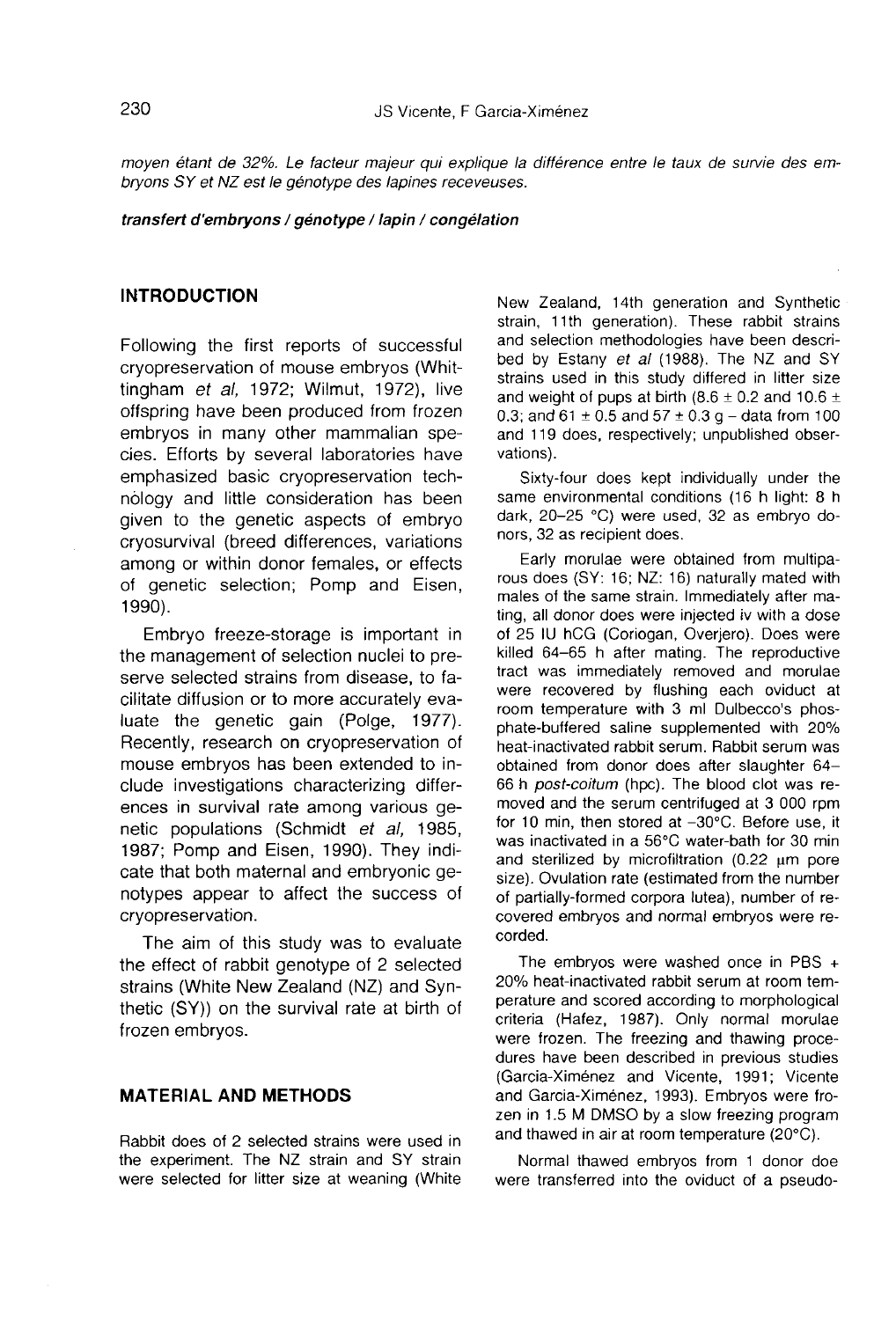pregnant nulliparous doe (SY : 16; NZ : 16) which had received an iv injection of 25 IU hCG 48 h before transfer (Tsunoda et al, 1982; Garcia-Ximénez and Vicente, 1991). The recipient does were anaesthetized by im injection of 5:1 ketamine chlorhydrate (ketolar 50 mg/ml, Parke-Davis) prometazine (Phenergan 25 mg/ml, Rhone-Poulenc) solution (1.2 ml/kg body weight) followed 5 min later by iv injection of 1.5 ml of the same solution in the marginal ear vein. Transfers were carried out by midline ventral laparotomy.

Each recipient doe hosted embryos from 1 donor doe (8 to 12 embryos). A balanced procedure of homologous and heterologous transfers was carried out. In the recipient does which became pregnant the survival rate of frozen embryos was evaluated at birth.

#### Data analysis

In agreement with the findings of Pomp and Eisen (1990) the variations in donor does were taken into consideration, so the analyses of post-thaw survival were performed on data from individual donor does, which led to a more conservative test of genotypic differences. On the other hand, from a genetic point of view, in establishing a control group, the number of donor does with offspring and offspring identification are important.

Data from survival rate at birth for each donor doe (number of live pups/number of transferred embryos) after arcsin transformation were analyzed by a 2-way analysis of variance to determine whether a significant interaction existed between the factors: genetic strain of embryos and recipient does. A protected least significant difference test was used to compare means of survival rate.

Ovulation rate and number of recovered normal embryos were analyzed by analysis of variance.

## RESULTS

No significant differences were observed in ovulation rate (SY:  $14.0 \pm 0.6$ , NZ: 13.4  $\pm$ 0.6) and in the number of recovered normal embryos (SY:  $10.3 \pm 0.6$ ; NZ:  $10.6 \pm 10.6$ 0.5) between the strains in the experiment.

After slow freezing-thawing of embryos in 1.5 M DMSO, 96% (323/335) of total frozen morulae in both strains were catalogued as transferable.

Significant differences were observed in the pregnancy rate between strains of recipient does. The recipient does of the SY strain showed a higher pregnancy rate than those of the NZ strain (87.5%, 14/16 versus 25%, 4/16 respectively;  $P < 0.05$ ). No differences were found in pregnancy rate between embryo strains (56%, 9/16).

Table I shows the mean number of embryos transferred and the survival rate at birth both overall and in pregnant recipient does.

When the survival rate at birth was analyzed for all recipient does, significant differences were observed between recipient strains (28  $\pm$  4% versus 8  $\pm$  4%, SY and NZ strains respectively,  $P < 0.01$ , table I). By contrast, no significant differences were detected between embryo strains (table I). The mean survival rate of pregnant recipient does was  $32 \pm 3\%$ .

Interaction between the main factors (embryo and recipient strains) was not significant  $(P > 0.05)$ .

#### **DISCUSSION**

In a previous study when frozen morulae of the SY and NZ strains were transferred into recipient does of the same strain (homologous transfer), a slight differential survival rate at birth was observed  $(24 \pm 4\%)$ versus 12  $\pm$  4%; García-Ximénez and Vicente, 1992). In the present study we demonstrated that a major factor in differential survival rate of frozen embryos between SY and NZ embryos was the genotype of recipient does. When NZ and SY embryos were transferred to SY recipient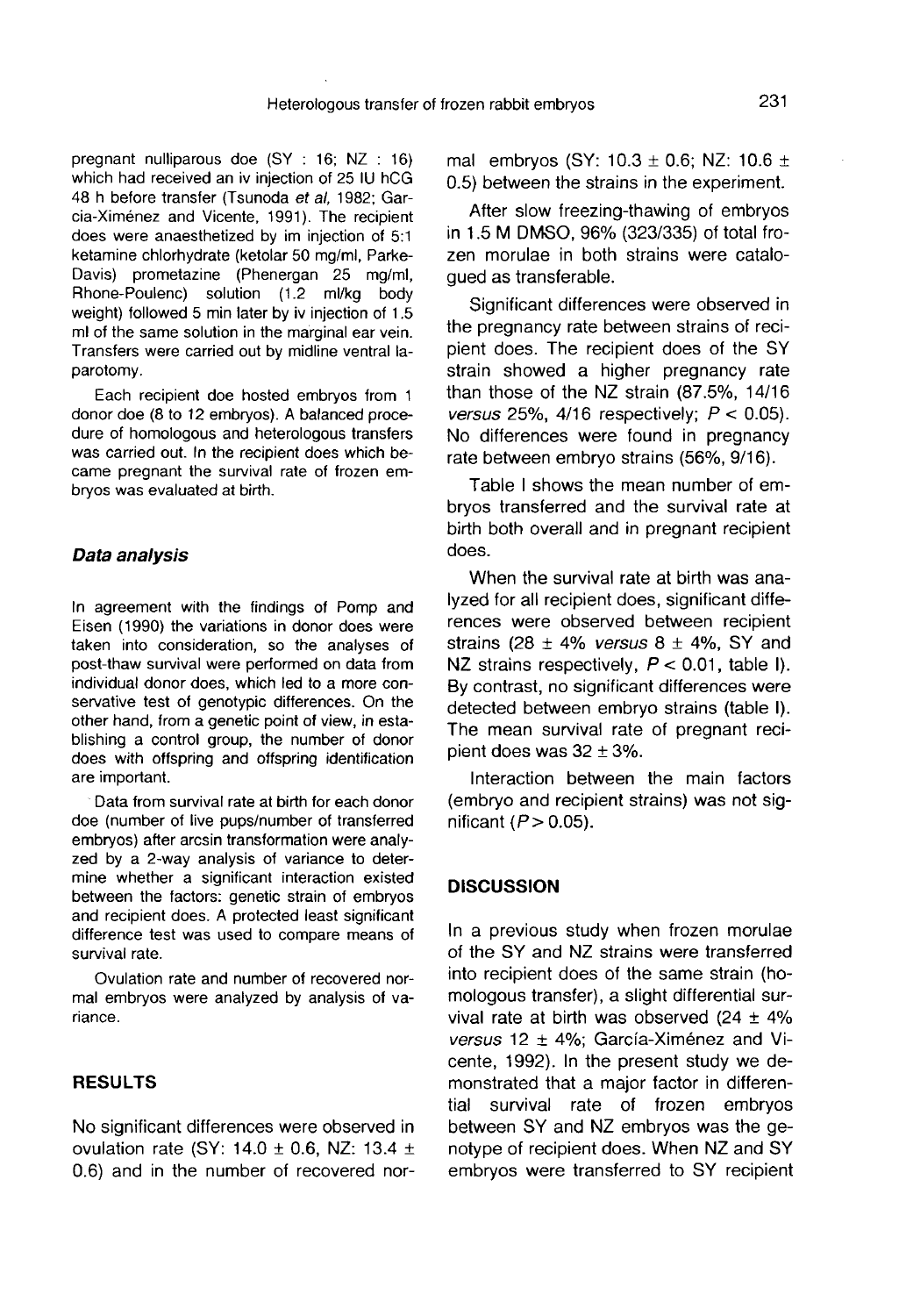|       | SY strain      |                             |                        | Recipient does<br>NZ strain          |                                      |                           | Total |                             |                        |
|-------|----------------|-----------------------------|------------------------|--------------------------------------|--------------------------------------|---------------------------|-------|-----------------------------|------------------------|
|       |                | Does Transferred<br>embryos | Survival<br>rate $(%)$ |                                      | Does Transferred Survival<br>embryos | rate $(%)$                |       | Does Transferred<br>embryos | Survival<br>rate $(%)$ |
| SY    | 8              | $9.9 \pm 0.6$<br>(79)       | $30 \pm 5$<br>(24)     | 8                                    | $10.1 + 0.6$<br>(81)                 | 7±5<br>(6)                | 16    | $10.0 \pm 0.4$<br>(160)     | $19 \pm 5$<br>(30)     |
| NZ    | 8              | $10.4 \pm 0.7$<br>(83)      | $25 \pm 6$<br>(21)     | 8                                    | $10.0 \pm 0.6$<br>(80)               | $9 \pm 6$<br>(7)          | 16    | $10.2 \pm 0.5$<br>(163)     | $17 + 5$<br>(28)       |
| Total | 16             | $10.1 \pm 0.5$<br>(162)     | $28 \pm 4^a$<br>(45)   | 16                                   | $10.0 \pm 0.4$<br>(161)              | $8 \pm 4^{\circ}$<br>(13) | 32    | $10.1 \pm 0.3$<br>(323)     | $18 \pm 3$<br>(58)     |
|       | SY strain      |                             |                        | Pregnant recipient does<br>NZ strain |                                      |                           | Total |                             |                        |
|       |                | Does Transferred<br>embryos | Survival<br>rate $(%$  |                                      | Does Transferred<br>embryos          | Survival<br>rate $(%)$    |       | Does Transferred<br>embryos | Survival<br>rate $(%)$ |
| SY    | 7              | $9.7 \pm 0.7$<br>(68)       | $35 + 4$<br>(24)       | 2                                    | $9.5 \pm 1.5$<br>(19)                | $32 \pm 10$<br>(6)        | 9     | $9.7 \pm 0.6$<br>(87)       | $34 \pm 4$<br>(30)     |
| NZ    | $\overline{7}$ | $10.3 + 0.9$<br>(72)        | $29 + 4$<br>(21)       | 2                                    | $10.5 + 1.5$<br>(21)                 | $33 \pm 10$<br>(7)        | 9     | $10.3 \pm 1.0$<br>(93)      | $30 \pm 3$<br>(28)     |
| Total | 14             | $10.0 + 0.8$<br>(140)       | $32 + 3$<br>(45)       | 4                                    | $10.0 + 0.9$<br>(40)                 | $32 \pm 6$<br>(13)        | 18    | $9.9 \pm 0.8$<br>(180)      | $32 \pm 3$<br>(58)     |

Table I. Survival rate at birth of frozen embryos in terms of recipient and embryonic genotype.

Mean ± SEM; () total number of transferred embryos and total number of live pups; survival rate (%): number of live pups/number of transferred embryos per recipient doe; a.b values with different superscript are statistically different  $(P < 0.01)$ .

does, the pregnancy rate was higher than in NZ recipient does (87.5% versus 25%). In addition, survival rate was improved in both embryo strains when they were transferred to recipient does of the SY strain, attaining 28% versus 8% in recipient does of the NZ strain.

This difference in recipient ability to maintain the development of transferred embryos could be due to a differential maternal ability and/or a different level of sensitivity to the transfer procedure. In spite of

the fact that these strains did not show any differences in ovulation rate, percentage of recovered normal embryos or percentage of transferable embryos, in a previous study we did observe differences in mucin coat thickness, thus showing different total diameter of morulae belonging to these strains (data from 100 64-66 h hpc morulae of each strain:  $340 \pm 4$  µm for NZ embryos and  $374 \pm 5$   $\mu$ m for SY embryos; Vicente, 1991). This coat is mainly of oviductal origin. Moreover, in these same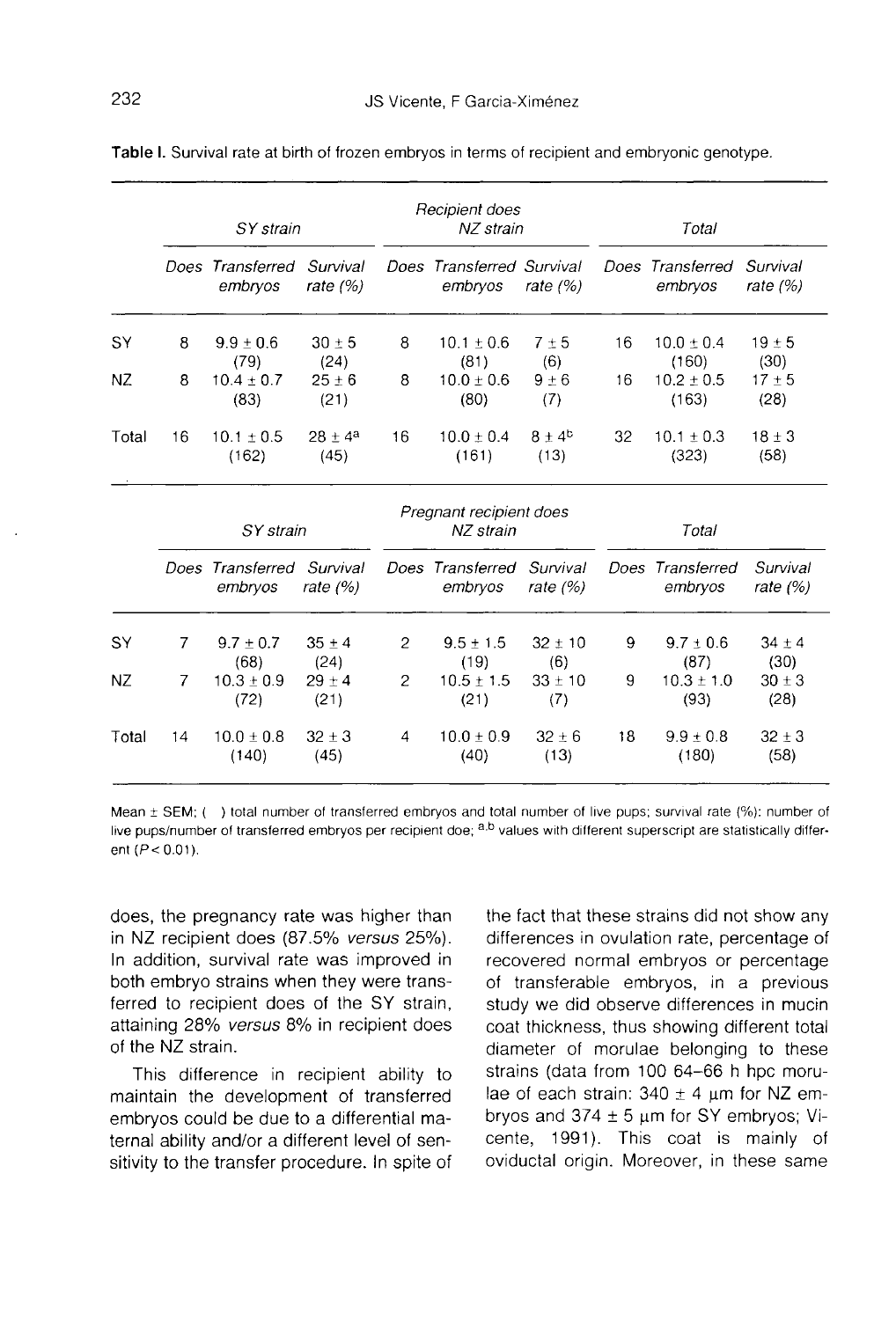strains, Molina (1987) has observed an increased development of 96 hpc blastocysts from both strains when transferred to SY recipients than when they were transferred than NZ strain. Furthermore, this author has observed that blastocyst diameters (with or without the mucin coat) are greater in the SY strain than in the NZ strain. There appear to be differences in the oviductal and uterine environments of the SY and NZ does.

In 2 rabbit strains also selected for litter size, Torrès et al (1986) have observed that the uterine environment of the California strain gives rise to a lower number of fertilized oocytes and a smaller embryo development than that of the NZ strain. Maurer et Haseman (1976) have observed a higher percentage of survival in Dutch-Belted embryos than in NZ White embryos (20% versus 7%), while a higher percentage of embryos, irrespective of their genotype and whether they had been frozen, developed in NZ White recipient does than in Dutch-Belted recipient does (46% versus 26%). Differences in survival rate of freezing-thawing stress have recently been observed in mouse strains (Schmidt et al, 1985, 1987; Pomp and Eisen, 1990). Pomp and Eisen (1990) have found an opposite influence on survival rate between maternal and embryo genotype.

On the other hand, another factor that affects the outcome of the transfer is the tolerance of embryos to transfer, which is related to the developmental stage (Bolet and Theau-Clement, 1988; in rabbit) and embryo genotype (Ashworth et al, 1990; in pig).

It appears that the difference found in survival rate of frozen embryos was due in some cases to factors which are independent of the freezing-thawing programme and which are mainly related to the recipient does. Thus, the same freezing programme could be used in different strain by only changing the transfer strategy for these

embryos, rather than having to establish individual freezing regimens for each strain.

In conclusion, the survival rate of frozen embryos of the NZ strain increased when they were transferred to recipient does of the SY strain. In this case a pregnancy rate of 87.5% and a survival rate of 32% at birth were obtained.

### ACKNOWLEDGMENT

This study was supported by CICYT GAN 90- 0632.

## **REFERENCES**

- Adams CE (1982) Mammalian Egg Transfer. CRC Press, Boca Raton, FL, 29-48
- Ashworth CJ, Haley CS, Aitken RP, Wilmut I (1990) Embryo survival and conceptus growth after reciprocal transfer between Chinese Meishan and Landrace x Large White gilts. J Reprod Fertil 90, 595-603
- Bolet G, Theau-Clement M (1988) Timing of embryonic development in two rabbit strains. In: 11th Int Congr Anim Reprod Artific Insemin. Dublin, Eire, 3, 391-393
- Estany J, Baselga M, Blasco A, Camacho J (1988) Mixed model methodology for the estimation of genetic response to selection in litter size of rabbits. Livest Prod Sci 21, 67-75
- Garcia-Ximénez F, Vicente JS (1991) Postimplantational survival of frozen-thawed rabbit morulae relative to the site of transfer and ovulation time of recipients. J Appl Rabbit Res 14 (3), 155-158
- Garcia-Xim6nez F, Vicente JS (1992) Effect of ovarian cystic or haemorrhagic follicles on embryo recovery and survival after transfer in hCG-ovulated rabbits. Nutr Reprod Dev 32, 143-149
- Hafez ESE (1987) Reproduction in Farm Animals. Lea and Febiger, Philadelphia, 5th edn, 571-600
- Maurer RR, Haseman JK (1976) Freezing morula stage rabbit embryos. Biol Reprod 14, 256-263
- Molina I (1987) Determinación de los efectos genéticos directos y maternos sobre la tasa de